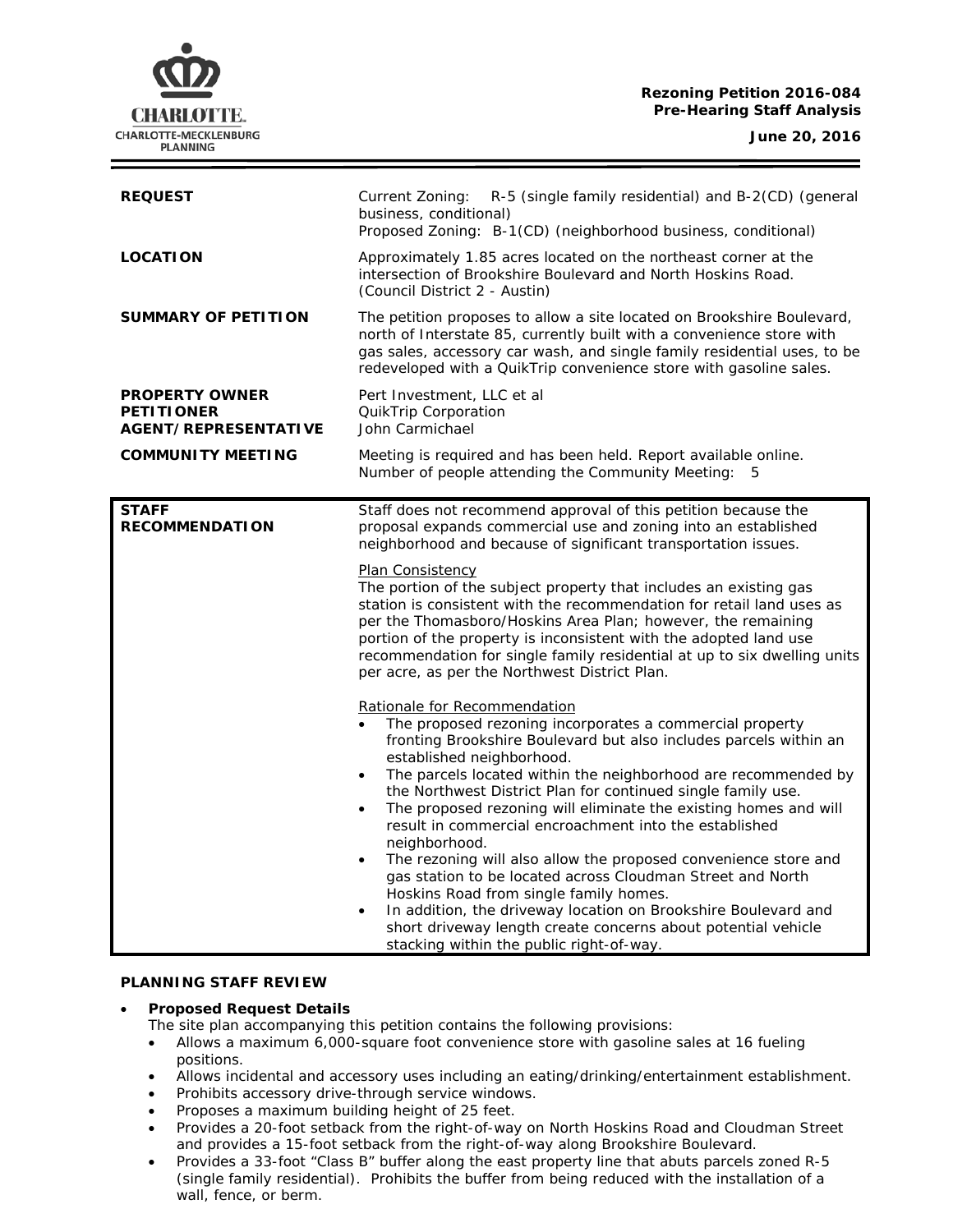- Proposes the abandonment of a portion of the abutting alley which will then be incorporated into the rezoning site. The abandonment will be completed prior to issuance of a building permit for the new building.
- Proposes driveway connections to Brookshire Boulevard, North Hoskins Road, and North Cloudman Street.
- Installs new six-foot sidewalks along Brookshire Boulevard, North Hoskins Road and a five-foot sidewalk on North Cloudman Street.
- Dedicates and conveys street right-of-way to the City of Charlotte for those portions of the site immediately adjacent to North Hoskins Road as depicted on the site plan.
- Widens North Cloudman Street and extends the existing curb and gutter as more particularly depicted on the site plan.
- Constructs a new waiting pad for the existing bus stop located on Brookshire Boulevard to CATS standards.
- Provides architectural renderings of the proposed building, including identification of building materials.
- Provides a detailed landscaping plan with schedule of trees and shrubs to be installed internal to the site and around the perimeter.
- Notes that any freestanding lighting fixtures will have a maximum height of 24 feet.

## • **Existing Zoning and Land Use**

- The site is currently developed with a convenience store with gas sales and car wash currently in operation, and two single family homes. A portion of an abutting alleyway is to be abandoned for incorporation into the rezoning site.
- Rezoning petition 1996-025 rezoned approximately 0.943 acres located at the southeast corner of Brookshire Boulevard and North Cloudman Street from O-6(CD) (office, conditional) and R-22MF (multi-family residential) to B-2(CD) (general business, conditional) to allow a convenience store/restaurant (no drive-through windows permitted) with a maximum building size of 3,500 square feet. In addition, approximately 0.52 acres located on the northeast corner of Brookshire Boulevard and North Cloudman Street was rezoned from R-22MF (multifamily residential) to O-1(CD) (office, conditional) to allow office uses in a building having a maximum size of 4,000 square feet.
- North of the site is a religious institution, single family homes, industrial uses, undeveloped acreage, and vacant land zoned R-5 (single family residential), R-22MF (multi-family residential), O-1(CD) (office, conditional), I-1 (light industrial), I-1(CD) (light industrial, conditional), and I-2(CD) (general industrial, conditional).
- East of the subject property is a single family residential neighborhood zoned R-5 (single family residential) and R-8MF(CD) (multi-family residential, conditional).
- West is vacant land, single family homes, office/warehouse uses, and a funeral home zoned O-2(CD) (office, conditional), B-1 (neighborhood business), B-2 (general business), B-2(CD) (general business, conditional), I-2 (general industrial), and R-5 (single family residential).
- South of the rezoning site are eating/drinking/entertainment establishments, retail uses, vacant land, single family residential homes, and multi-family units zoned B-1 (neighborhood business), B-1(CD) (neighborhood business, conditional), B-2 (general business), B-2(CD) (general business, conditional), R-5 (single family residential), R-6MF(CD) (multi-family residential, conditional), and R-22MF (multi-family residential).
- See "Rezoning Map" for existing zoning in the area.

## • **Rezoning History in Area**

- There have been no rezonings in the immediate area in recent years.
- **Public Plans and Policies**
	- The *Thomasboro/Hoskins Area Plan* (2002) recommends retail land uses for the portion of the subject property that includes the existing gas station.
	- The remaining parcels of the subject rezoning are recommended for single family residential up to six dwelling units per acre, as per the *Northwest District Plan* (1990).
- **TRANSPORTATION CONSIDERATIONS**
	- This site is on a major thoroughfare between a signalized intersection with a minor thoroughfare and an unsignalized intersection with a local street. CDOT's primary concern with the current site plan is the proposed access drive on Brookshire Boulevard. The short driveway length to the fuel pumps coupled with high traffic volumes on Brookshire Boulevard and projected site traffic may cause vehicle stacking within the public right-of-way. Driveway accesses proposed on the minor streets bordering this site provide sufficient access without this driveway on Brookshire. Additionally, the site does not provide direct pedestrian access to the convenience store use from any of the public street frontages and the current site plan does not meet the desired streetscape (sidewalk and planting strip) along the site's Cloudman Street frontage.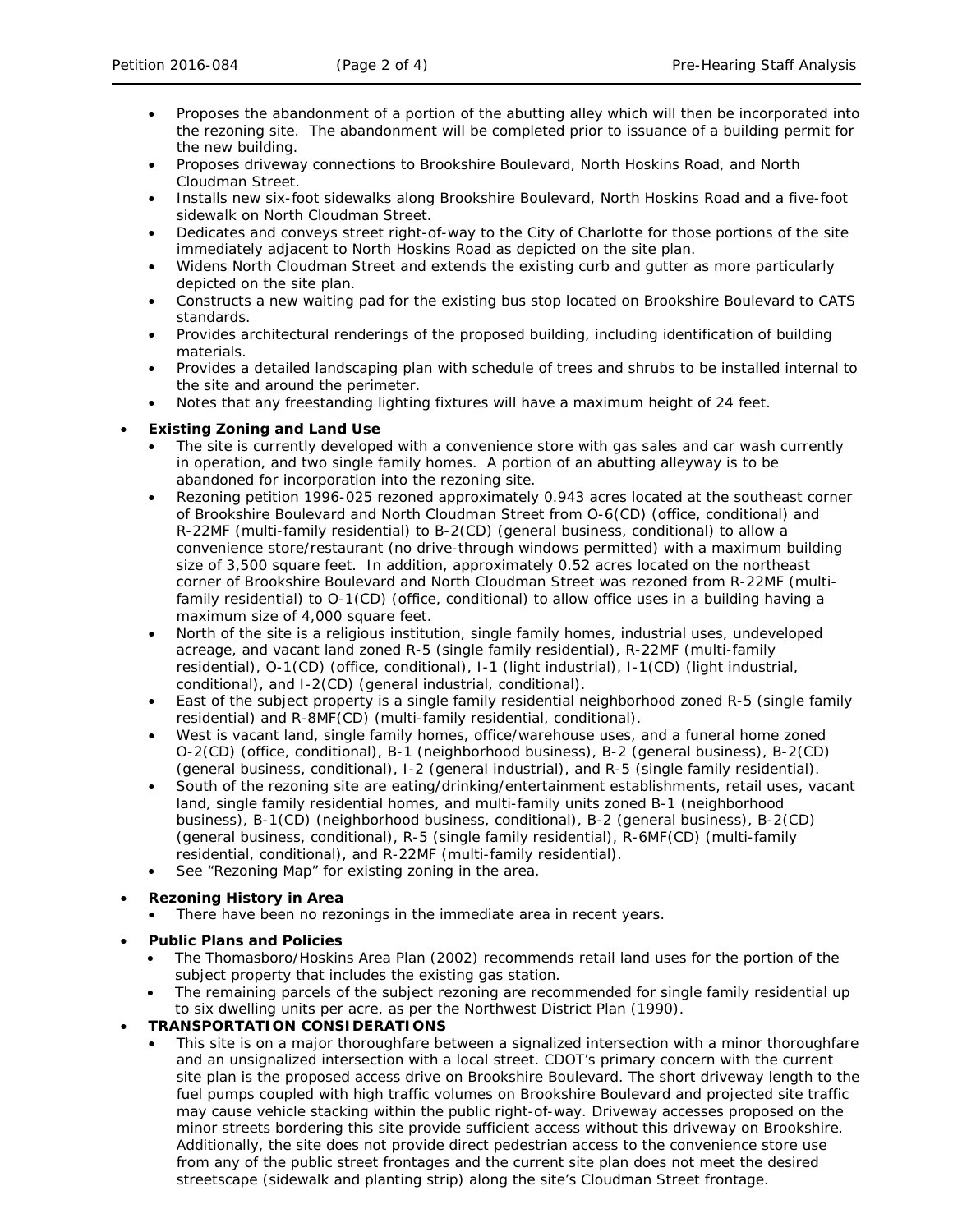- See Outstanding Issues, Notes 6 through 9.
- **Vehicle Trip Generation:**
	- Current Zoning:

Existing Use: 1,870 trips per day (based on gas station with 12 fueling positions, convenience mart and carwash, and two single family dwellings). Entitlement: 1,900 trips per day (based on gas station with 12 fueling positions, convenience mart and carwash, and five single family dwellings). Proposed Zoning: 8,700 trips per day (based on convenience mart with gasoline pumps with 16 fueling positions).

**DEPARTMENT COMMENTS** (see full department reports online)

- **Charlotte Area Transit System:** No issues.
- **Charlotte Department of Neighborhood & Business Services:** No comments received.
- **Charlotte Fire Department:** No issues.
- **Charlotte-Mecklenburg Schools:** Non-residential petitions do not impact the number of students attending local schools.
- **Charlotte-Mecklenburg Storm Water Services:** See Outstanding Issues, Note 10.
- **Charlotte Water:** No issues.
- **Engineering and Property Management:** No issues.
- **Mecklenburg County Land Use and Environmental Services Agency:** Development of this site may require submission of an asbestos Notification of Demolition and Renovation to MCAQ due to possible demolition or relocation of an existing structure. A letter of notification and the required forms have been mailed directly to the petitioner by MCAQ. The proposed project may be subject to certain air quality permit requirements in accordance with Mecklenburg County Air Pollution Control Ordinance Section 1.5200 - "Air Quality Permits." A letter of notification and copy of the regulations will be mailed directly to the petitioner by MCAQ.
- **Mecklenburg County Parks and Recreation Department:** No issues.

## **OUTSTANDING ISSUES**

Land Use

- 1. Remove the parcels recommended for residential use from the proposed rezoning.
- 2. Complete the alley abandonment prior to the decision on this rezoning petition.
- Site and Building Design
- 3. Increase the setback on Brookshire Boulevard to 20 feet to be consistent with the required setback for nearby properties fronting Brookshire Boulevard.
- 4. Increase the setback to 27 feet on Hoskins Road and Cloudman Street for the portions of the site across these streets from existing single family homes.
- 5. Provide a "Class C" buffer along the street frontage on Hoskins Road and Cloudman Street for the portions of the site across these streets from existing single family homes to minimize the impact of the encroachment into the established neighborhood.

#### **Transportation**

- 6. Eliminate proposed driveway on Brookshire Boulevard. CDOT has concerns with traffic stacking onto Brookshire Boulevard sidewalk and travel lanes due to the short driveway throat length and distance to the site's fueling pumps as shown on the site plan. CDOT may not approve this driveway during the permitting process even if it remains shown on the conditional zoning plan.
- 7. Revise the site plan to include an eight-foot planting strip and six-foot sidewalk along each of the site's three public street frontages, including right-of-way dedication and/ or a sidewalk utility easement (two feet behind back of sidewalk) if needed.
- 8. Revise the site plan to maintain the existing centerline and widen Cloudman Street to accommodate the following half street section along the site's Cloudman frontage: 12-foot travel lane, two-and-a-half-foot curb and gutter, eight-foot planting strip, and six-foot sidewalk.
- 9. Revise the site plan to provide a diagonal sidewalk connecting the northeast corner of the Brookshire Boulevard/Hoskins Road intersection to the site (in the direction of the convenience store's front door). Additionally, the eastern and western pedestrian access to the site from Hoskins Road should better align to the eastern access to the convenience store.

### Infrastructure

10. Include the following notes on the plan sheet under "Environmental Features": "The location, size, and type of storm water management systems depicted on the Rezoning Plan are subject to review and approval as part of the full development plan submittal and are not implicitly